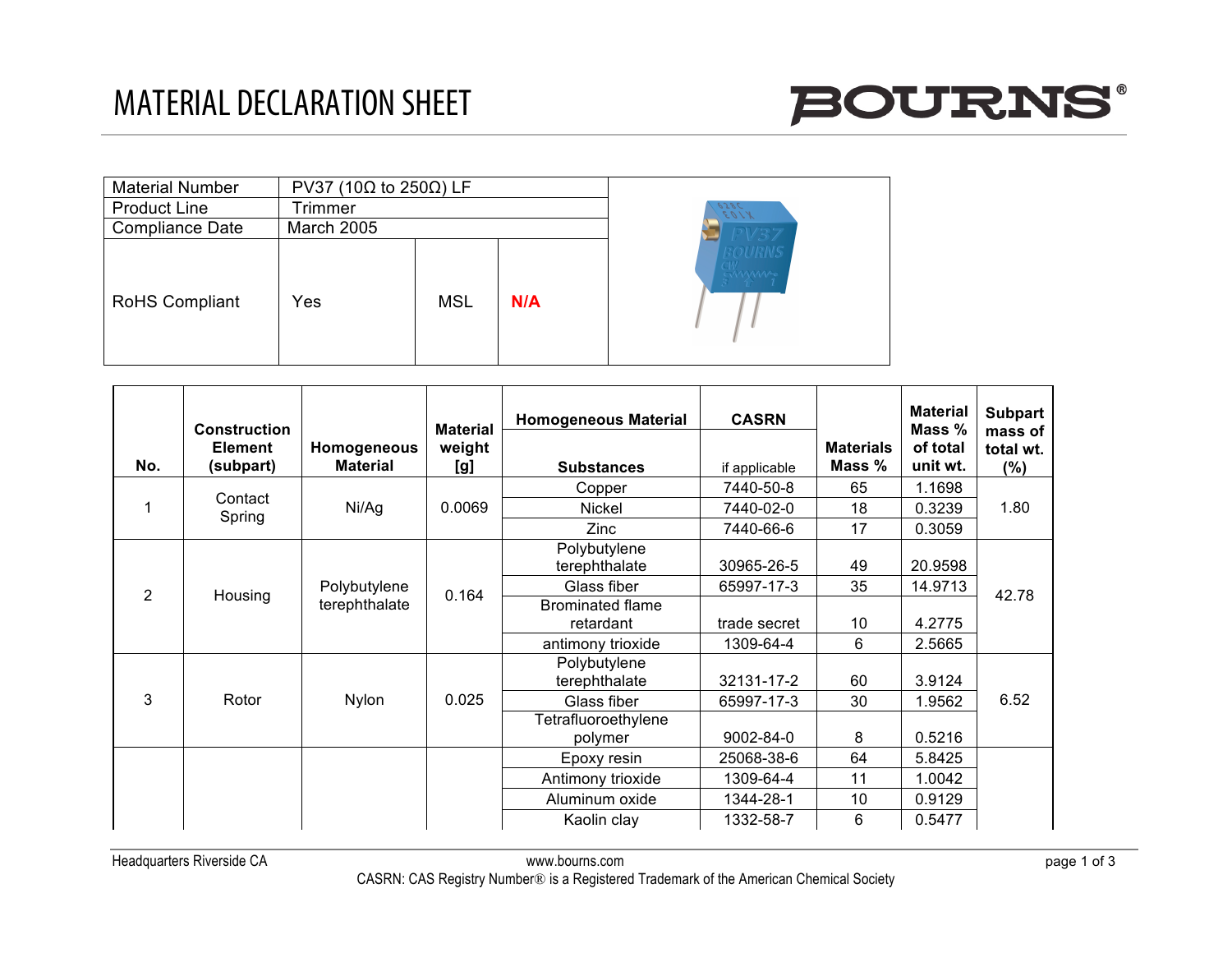## MATERIAL DECLARATION SHEET



|                                           |                      |                     |                 | Magnesium alumino<br>silicate | 1302-88-1  | 9              | 0.8216  |              |
|-------------------------------------------|----------------------|---------------------|-----------------|-------------------------------|------------|----------------|---------|--------------|
| 5<br>Shaft                                |                      |                     |                 | Copper                        | 7440-50-8  | 62             | 7.9238  |              |
|                                           |                      |                     |                 | Zinc                          | 7440-66-6  | 35.05          | 4.4795  |              |
|                                           | <b>Brass</b>         | 0.049               | Iron            | 7439-89-6                     | 0.35       | 0.0447         | 12.78   |              |
|                                           |                      |                     |                 | Lead                          | 7439-92-1  | 2.6            | 0.3323  |              |
| 6                                         |                      | Ceramic             | 0.06            | Aluminum oxide                | 1344-28-1  | 96             | 15.0235 | 15.65        |
|                                           | Substrate            |                     |                 | Silicon dioxide               | 7631-86-9  | $\overline{c}$ | 0.3130  |              |
|                                           |                      |                     |                 | Magnesium oxide               | 1309-48-4  |                | 0.1565  |              |
|                                           |                      |                     |                 | Calcium oxide                 | 1305-78-8  | 1              | 0.1565  |              |
| Termination<br>$\overline{7}$<br>Ink<br>8 |                      | Ink<br>Ink          | 0.0002<br>0.002 | Silver                        | 7440-22-4  | 94             | 0.0489  | 0.05<br>0.52 |
|                                           |                      |                     |                 | Palladium                     | 7440-05-3  | 3              | 0.0015  |              |
|                                           |                      |                     |                 | Copper                        | 7440-50-8  | 1.2            | 0.0006  |              |
|                                           |                      |                     |                 | <b>Bismuth</b>                | 7440-69-9  | $\overline{2}$ | 0.0011  |              |
|                                           |                      |                     |                 | Silver                        | 7440-22-4  | 25             | 0.1304  |              |
|                                           |                      |                     |                 | Palladium                     | 7440-05-3  | 30             | 0.1565  |              |
|                                           | <b>Resistive Ink</b> |                     |                 | <b>Barium</b>                 | 7440-39-3  | 2              | 0.0104  |              |
|                                           |                      |                     |                 | Boron                         | 7440-42-8  | $\overline{c}$ | 0.0104  |              |
|                                           |                      |                     |                 | Manganese                     | 7439-96-5  | 4              | 0.0209  |              |
| 9                                         |                      | Copper<br>Plating   | 0.040           | Copper                        | 7440-50-8  | 99.999         | 10.4329 | 10.75        |
|                                           | <b>Terminals</b>     |                     |                 | Oxygen                        | 7782-44-7  | 0.001          | 0.0001  |              |
|                                           |                      |                     | 0.0012          | Tin                           | 7440-31-5  | 100            | 0.3130  |              |
| 10                                        |                      |                     |                 | Polydimethylsiloxane          | 63148-62-9 | 58             | 0.030   | 0.052        |
|                                           |                      |                     |                 | Dimethyl siloxane             | 70131-67-8 | 9.5            | 0.005   |              |
|                                           | Lubricant            | Lubricant           | 0.0001          | Silica, amophous              | 7631-86-9  | 12.5           | 0.007   |              |
|                                           |                      |                     |                 | Siloxane/silicones            | 63148-56-1 | 14             | 0.007   |              |
|                                           |                      |                     |                 | Tetrafluoroethane             | 9002-84-0  | 6              | 0.003   |              |
|                                           |                      | <b>Total Weight</b> | 0.3834          |                               |            |                |         |              |

## **This Document was updated on: 8-23-2016**